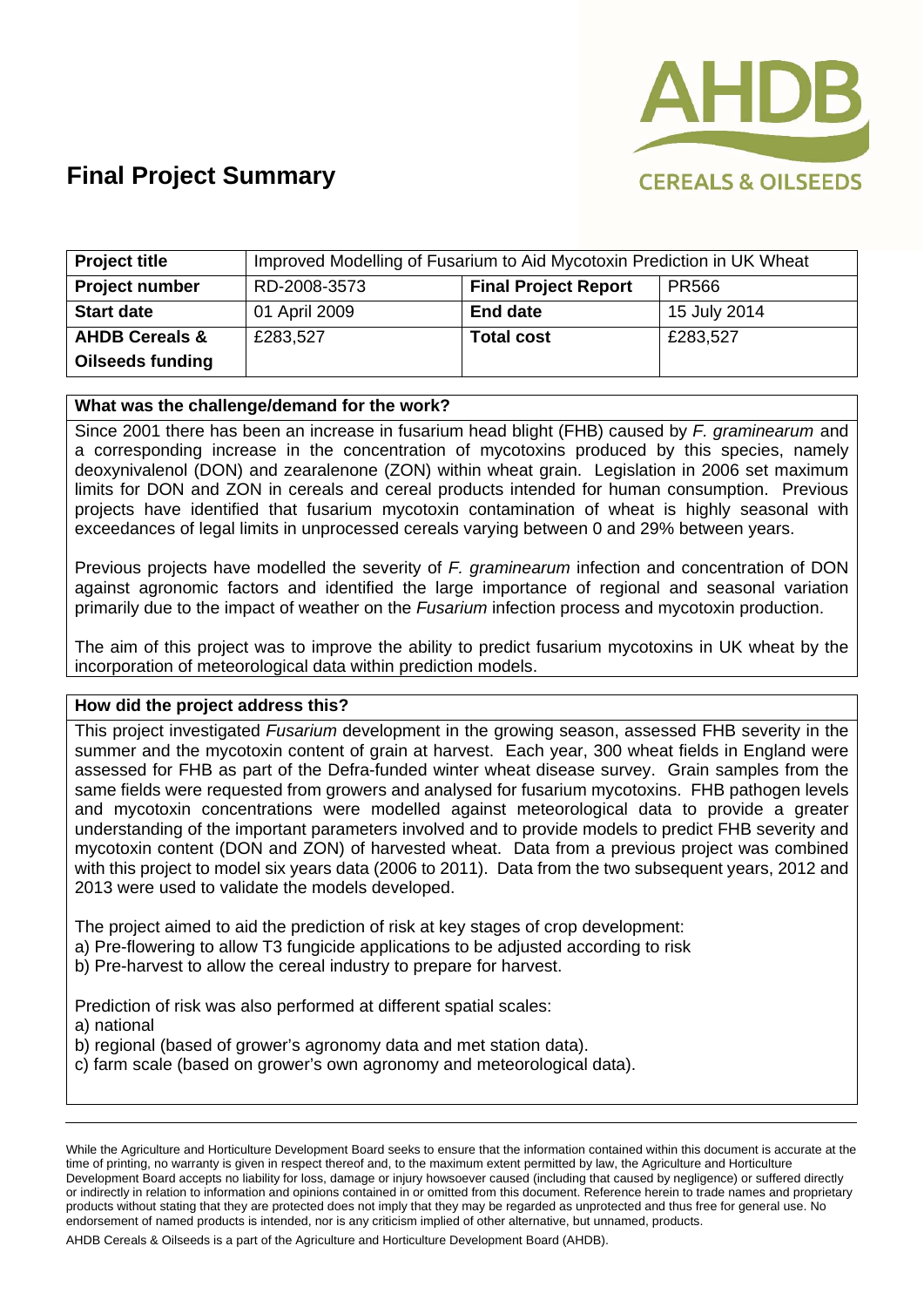

### **What outputs has the project delivered?**

Data was generated on the early season occurrence of FHB pathogens during the seasons of 2009 to 2011 as well as the occurrence of FHB pathogens at the soft dough stage (GS73) and on the concentration of fusarium mycotoxins in harvested grain for 2009-2013. Collated data from 2006-2011 was then used to develop models to predict fusarium pathogen incidence and mycotoxin risk at different timings (early and late season) and at different levels (national, regional and field).

Results showed large seasonal differences in fusarium pathogen incidence and mycotoxin risk with high levels in 2012 (10% and 15% exceeding legal limit for DON and ZON, respectively) and low levels in 2011 (no samples exceeding legal limits for DON and ZON).

Prediction of mycotoxin content early season was not successful with poor prediction in the validation years of 2012 and 2013.

Analysis of agronomic factors identified the same factors as previously determined, namely previous crop, cultivation and variety. A new factor determined was harvest date with a one month delay in harvest resulting in a large increase in risk for both DON and ZON (Figure 1), as was experienced with the delayed harvest of 2008.



**Figure 1. a) DON and b) ZON predicted mean concentration of wheat samples grouped by harvest week. Week zero represents the long term average local harvest date. Minus weeks are early harvests, plus weeks are late harvests. Bars represent 95% confidence limits for predictions.** 

While the Agriculture and Horticulture Development Board seeks to ensure that the information contained within this document is accurate at the time of printing, no warranty is given in respect thereof and, to the maximum extent permitted by law, the Agriculture and Horticulture Development Board accepts no liability for loss, damage or injury howsoever caused (including that caused by negligence) or suffered directly or indirectly in relation to information and opinions contained in or omitted from this document. Reference herein to trade names and proprietary products without stating that they are protected does not imply that they may be regarded as unprotected and thus free for general use. No endorsement of named products is intended, nor is any criticism implied of other alternative, but unnamed, products.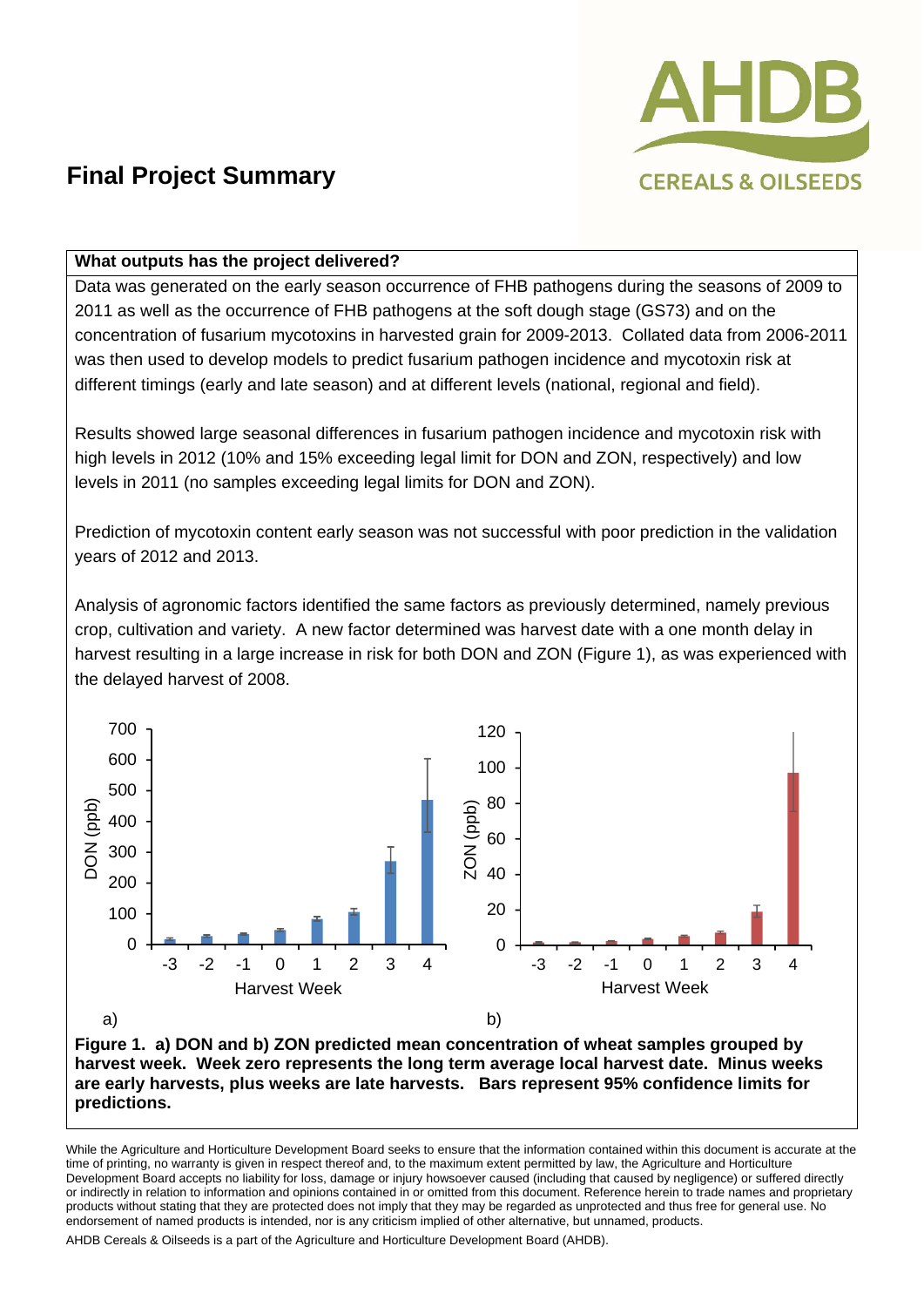

Prediction of mycotoxin late season, based on a combination of fusarium head blight pathogen incidence (as recorded at growth stage 73) and agronomy was a better predictor of risk and proved reasonable at the national and field scale.

At field scale, the DON model was a better predictor of risk than the ZON model and could be used to predict ZON as well as DON risk.

As false negatives have a greater consequence for the industry (consignments of wheat exceeding legal limits entering the food chain), then the probability of exceeding the legal limit can be calculated and this can be used to determine a lower risk threshold for predicting false negatives.

With a threshold of 5%, then a sample is deemed to be a low risk of exceeding the legal limit if the probability that the actual concentration will exceed 1250 ppb DON is below 5%.

With a 5% probability that a sample exceeded the DON limit, no samples above the legal limit were predicted not to exceed the DON limit (zero false negatives) (Table 1) and only 0.4% of ZON samples exceeded the ZON limit of 100 ppb but were predicted not to (0.4% false negatives).

A lower probability threshold results in an increase in false positive samples (predicted to exceed legal limits when actually they are below the limit). This would result in these consignments of wheat requiring mycotoxin testing.

**Table 1. Matrix of predicted against actual DON concentration based on the legislative limit of 1250 ppb weighted against false negatives (5% probability). Correct predictions are shown in green, false positives in orange and false negatives in red.** 

|                        |       | Actual DON (ppb) |       |       |
|------------------------|-------|------------------|-------|-------|
|                        |       | < 1250           | >1250 |       |
| Predicted<br>DON (ppb) | <1250 | 47               |       | 4.    |
|                        | >1250 | 46               |       | 53    |
|                        |       | 92               |       | 1 O C |

#### **Who will benefit from this project and why?**

This project has the potential to benefit the whole supply chain for wheat for human consumption as well as the consumer.

While the Agriculture and Horticulture Development Board seeks to ensure that the information contained within this document is accurate at the time of printing, no warranty is given in respect thereof and, to the maximum extent permitted by law, the Agriculture and Horticulture Development Board accepts no liability for loss, damage or injury howsoever caused (including that caused by negligence) or suffered directly or indirectly in relation to information and opinions contained in or omitted from this document. Reference herein to trade names and proprietary products without stating that they are protected does not imply that they may be regarded as unprotected and thus free for general use. No endorsement of named products is intended, nor is any criticism implied of other alternative, but unnamed, products.